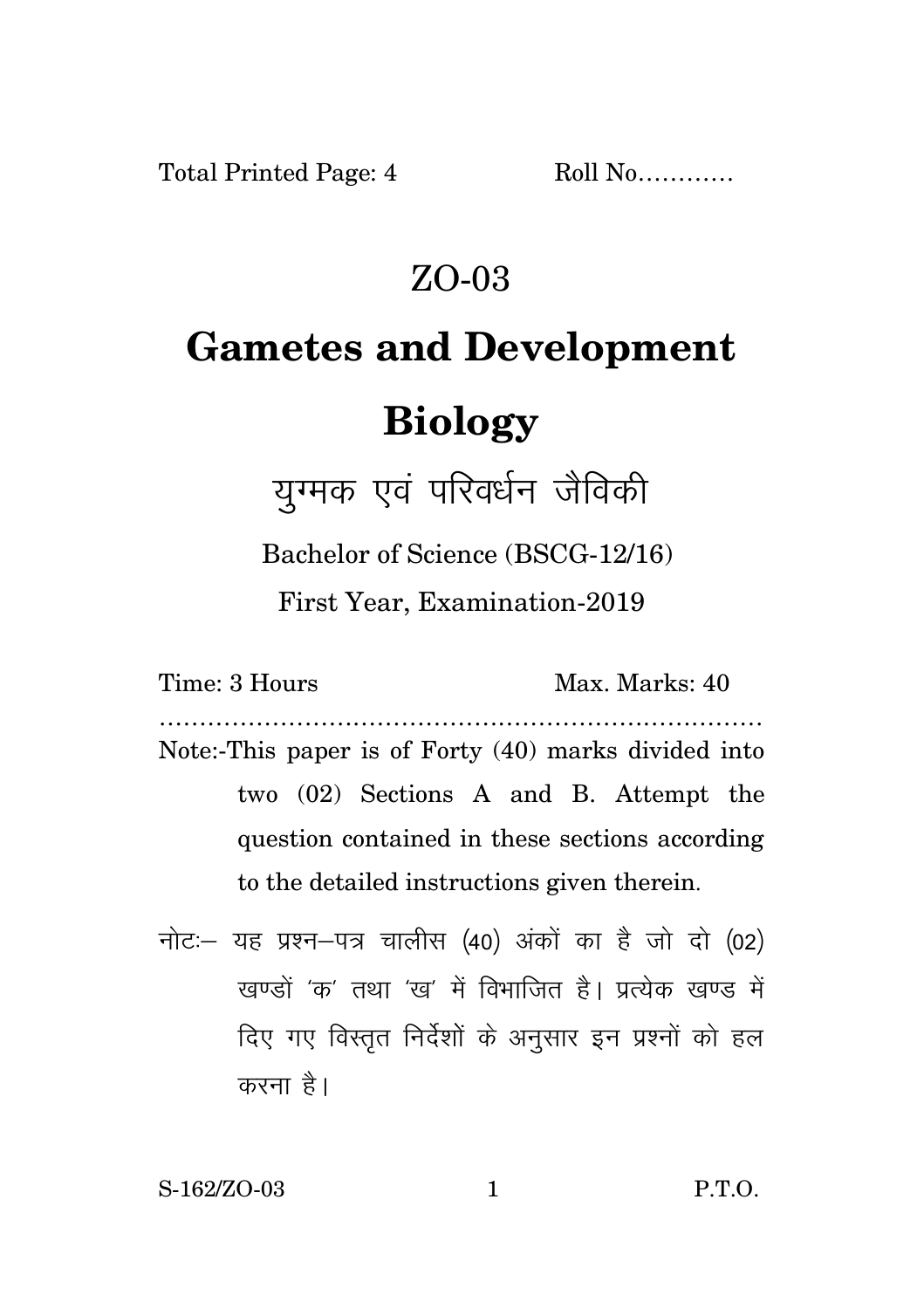## Section-A (खण्ड-क)

(Long Answer Type Question) (दीर्घ उत्तरीय प्रश्न)

- Note:- Section-A contains Three (03) long answertype questions of Ten (10) marks each. Learners are required to answer any Two  $(02)$  questions only.  $(2 \times 10=20)$
- नोट: खण्ड 'क' में तीन (03) दीर्घ उत्तरीय प्रश्न दिये गये हैं। प्रत्येक प्रश्न के लिए दस(10) अंक निर्धारित हैं। शिक्षार्थियों को इन में से केवल दो (02) प्रश्नों के उत्तर देने हैं।
- 1. Write an essay on fertilization in animals with special reference to fertilizing – anti fertilizing reaction?

निषेचन एण्टीफर्टीलाइजिन अभिक्रिया को समझाते हुए जन्तओं में निषेचन पर एक निबन्ध लिखिए।

2. What is the Gametogenesis? Describe in detail. युग्मक जनन क्या है? विस्तार से लिखिए।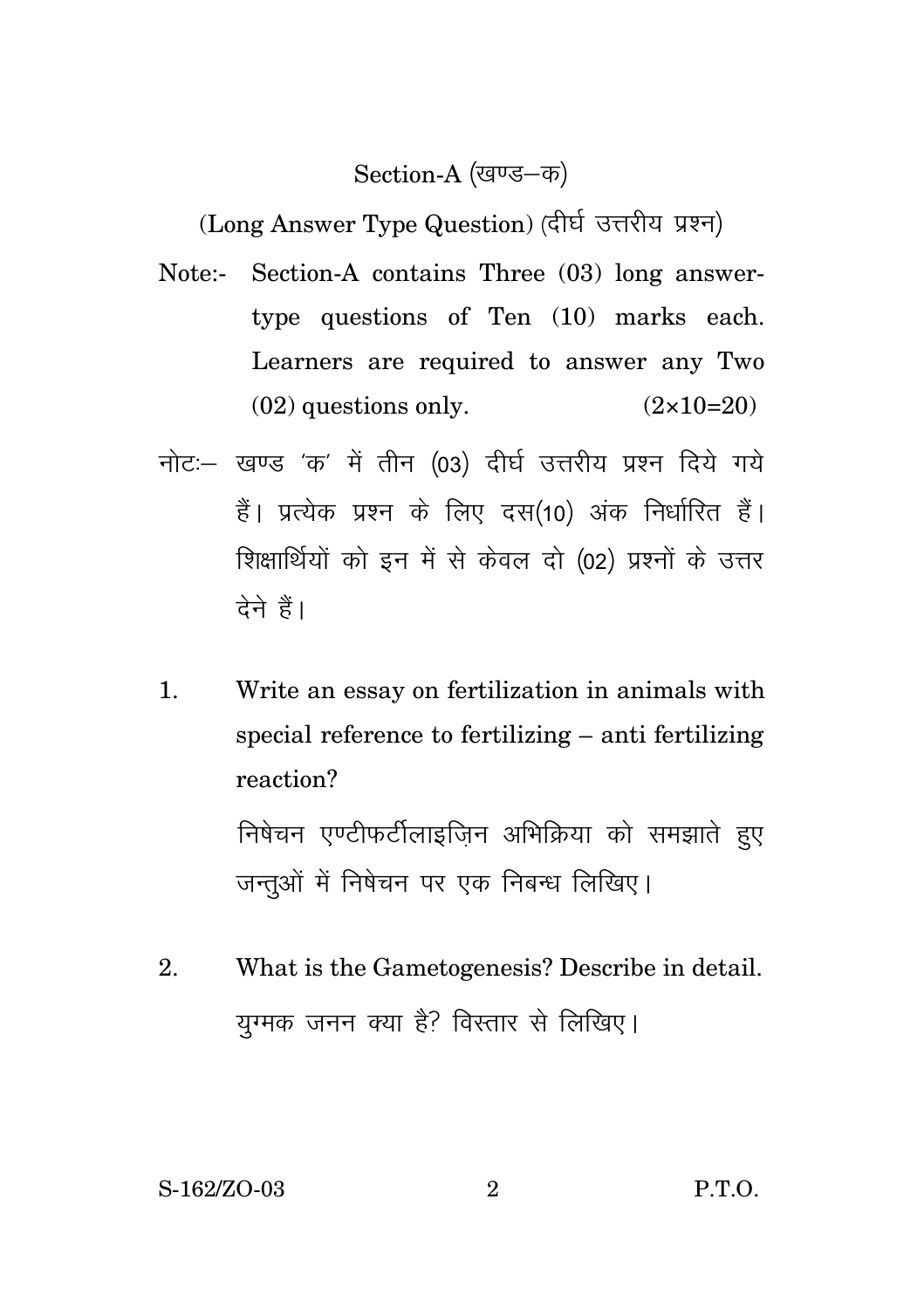3. What is regeneration write about regeneration of limb?

> पुनरूदभवन क्या है, पादों के पुनरूदभवन पर लिखिये। Section-B (खण्ड-ख)

(Short Answer Type Question) (लघुउत्तरीय प्रश्न)

- Note:- Section-B contains six (06) short answer type questions of five (05) marks each. Learners are required to answer any four (04) questions only.  $(5 \times 4=20)$
- नोट: खण्ड 'ख' में छः (06) लघु उत्तरीय प्रश्न दिये गये हैं। प्रत्येक प्रश्न के लिए पाँच (05) अंक निर्धारित हैं। शिक्षार्थियों को इनमें से केवल चार (04) प्रश्नों के उत्तर टेने हैं।

Write about the following : निम्नलिखित पर लिखिए:

- 1. Primitive streak. आदि रेखा।
- 2. Gastrulation. गेस्ट्रलोभवन ।

S-162/ZO-03 3 P.T.O.